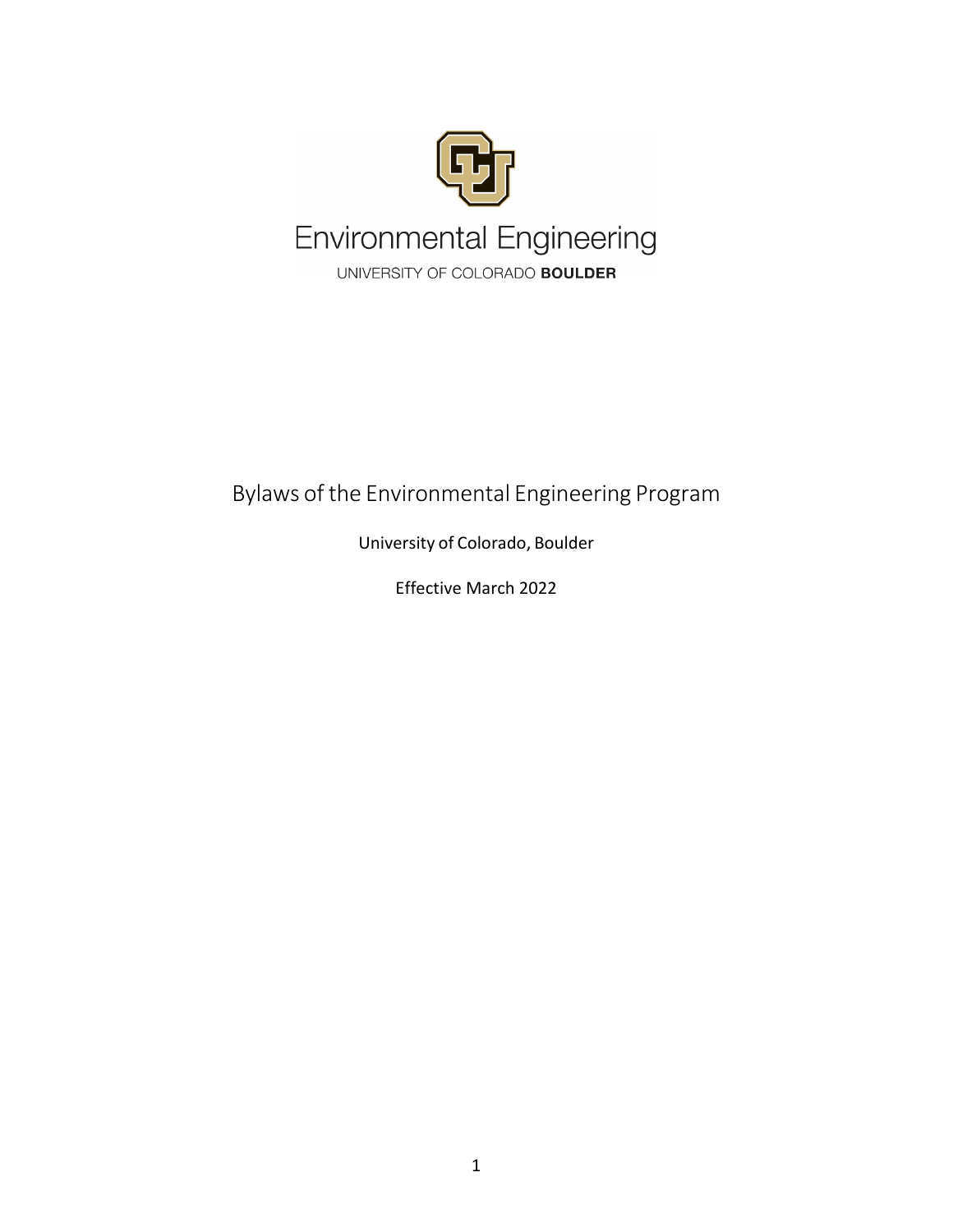- I. Faculty
	- A. Membership

1. Voting members of the faculty shall consist of all EVEN program faculty (hereinafter Program faculty) holding at least a 50% appointment with the title of instructor, senior instructor, teaching professor, scholar‐in‐residence, assistant professor, associate professor, professor, research assistant professor, research associate professor, or research professor.

2. Program faculty are expected to attend a majority of EVEN faculty meetings, unless excused due to leave or administrative assignment.

3. Program faculty are expected to contribute service and teaching to EVEN through annual engagement in at least three of the following activities, unless excused due to leave or administrative assignment.

a) Teaching a course in which EVEN students are the primary audience, including specialized EVEN electives or required courses in the undergraduate and graduate EVEN curricula,

b) Mentoring and advising EVEN undergraduate students,

c) Supervising undergraduate independent studies or senior thesis research,

d) Research mentoring, such as serving as primary advisor, co‐ advisor, paper co-author, or dissertation committee member for students in the EVEN graduate program,

e) Academic advising of non‐thesis (e.g. project‐based) EVEN graduate students,

f) Serving on an EVEN standing committee or search committee.

4. Faculty with the titles listed in I.A.1 who contribute to EVEN educational activities but do not regularly participate in at least three items listed under A.1.3 may be recognized as Affiliated faculty, but will not have voting privileges.

5. Additions to Program faculty or Affiliated faculty are considered after nomination (including self‐nomination) and require support from a majority of the current Program faculty voting on the nomination.

6. If a Program or Affiliated faculty member ceases to participate in EVEN for a continuous two‐year period, their membership may be terminated by a majority vote of Program faculty.

7. Program or Affiliated faculty may also be removed from EVEN membership at their request, or due to resignation or retirement from the University of Colorado Boulder.

B. Powers and Responsibilities

1. Program faculty shall have jurisdiction over program bylaws and educational matters that concern only the program. These matters include, but are not limited to, curriculum content and graduation requirements for undergraduate and graduate students in the EVEN program, and requirements and criteria for graduate admissions.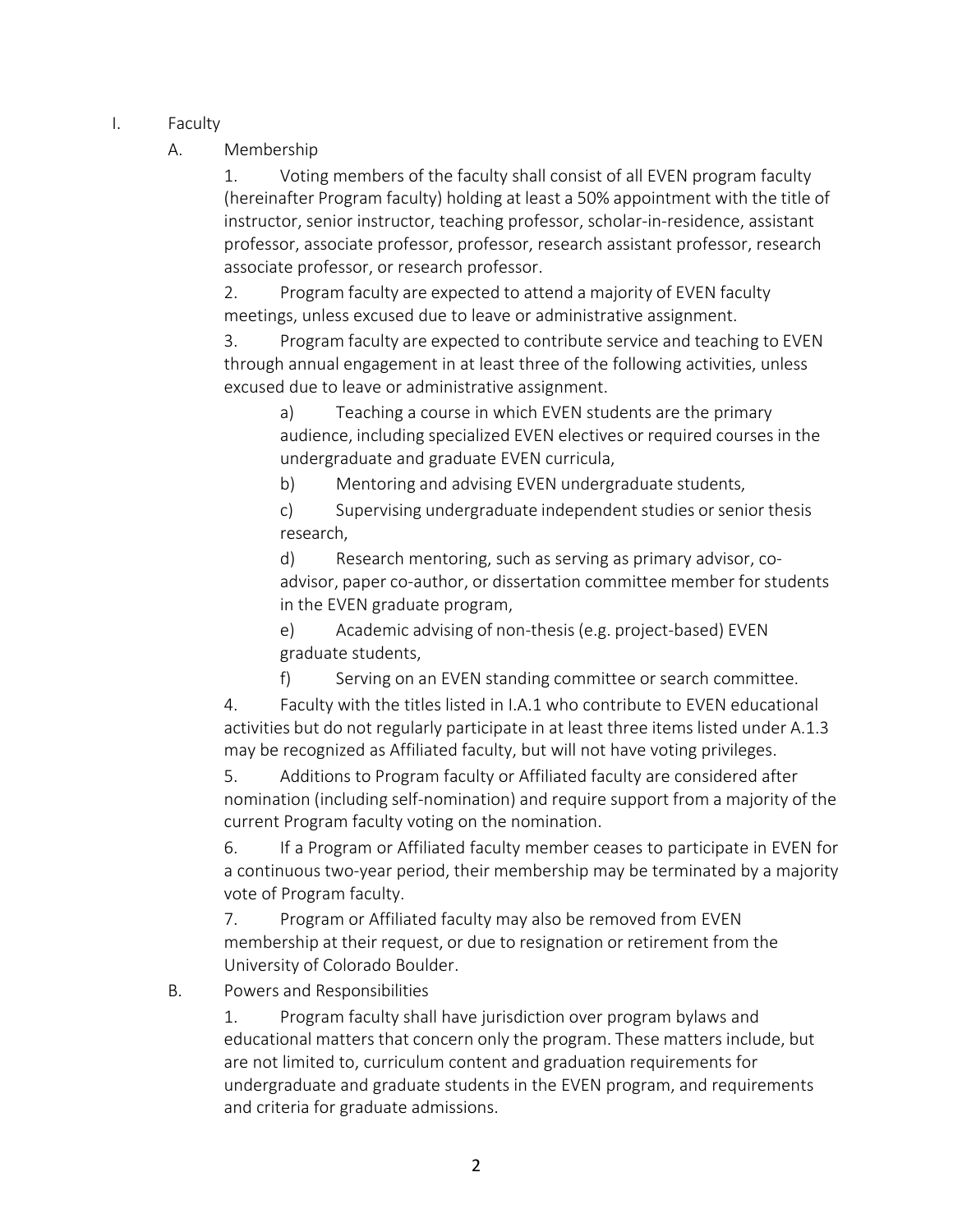2. Program faculty provide recommendations for strategic initiatives in the environmental engineering area, including new faculty hires, while recognizing that the college and rostering departments have final authority for hiring new faculty.

3. Program and Affiliated faculty who are members of the graduate faculty may serve as principal advisors for MS and Ph.D. graduate students in EVEN.

4. Program and Affiliated faculty who are members of the graduate faculty may serve as EVEN members of dissertation committees.

5. Program and Affiliated faculty may serve on preliminary examination committees for EVEN Ph.D. candidates.

C. Voting Procedures

1. Notice of proposed changes to the bylaws, EVEN curriculum, admissions, or graduation requirements shall be given to all EVEN program faculty either at a program meeting or by electronic mail, with notice provided at least one week in advance of any vote.

2. Issues other than changes to the by-laws will be decided by a simple majority of the Program faculty voting on the matter.

3. Changes to the EVEN by‐laws require a two‐thirds majority of all Program faculty.

## II. Director

A. Appointment

1. The EVEN director must be a regular, full‐time, tenured member of the EVEN program faculty.

2. The term of office of the EVEN director is four years, which is renewable by re‐election of the director and approval of the Dean of the College of Engineering and Applied Sciences.

3. The EVEN director reports to the Dean of the College of Engineering and Applied Sciences.

4. Recommendation and Appointment

a) No later than the first month of the last semester of the director's term, she/he will request nominations for the next director.

b) Eligible faculty who are nominated (including self‐nominations) and agree to serve will be presented to the Program faculty for a vote, which shall be conducted by secret ballot.

c) The individual receiving a simple majority of the votes cast will be presented to the Dean as the recommended director.

d) If there are more than two nominees, the first vote will determine the top two vote recipients, who will then participate in a run‐off vote, with the name of the prevailing candidate forwarded to the Dean for approval.

5. Recall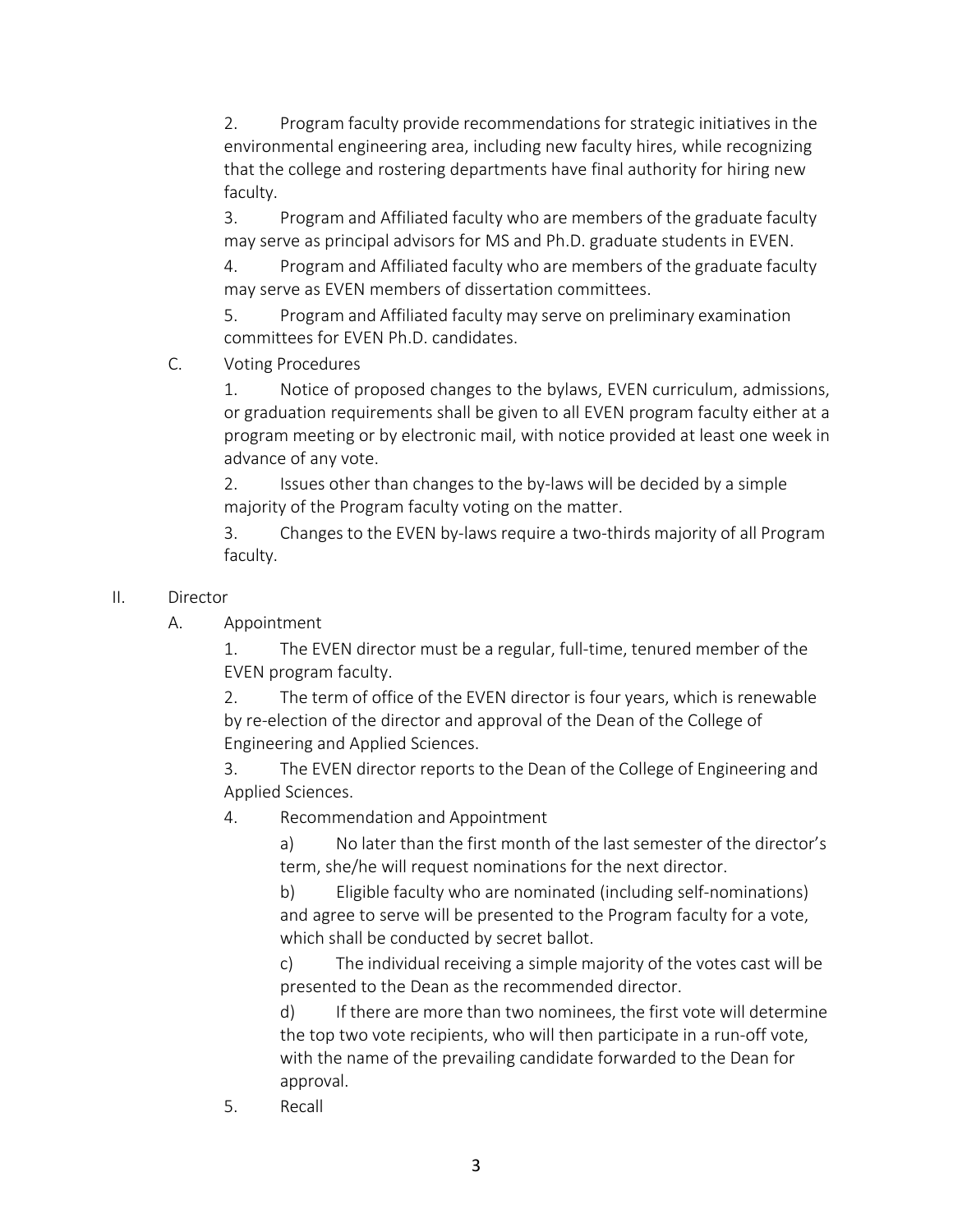a) Recall is initiated by a petition signed by 50% of the voting members. The director may be recalled by a two-thirds majority vote of the Program faculty, with the resulting recommendation forwarded to the Dean for approval.

B. Roles and Responsibilities

1. The EVEN director serves as the leader and executive officer of the EVEN program, administering the program with faculty concurrence and in accordance with the rules and policies of the College and University.

2. The director calls meetings of the EVEN Program faculty and EVEN executive committee.

3. The director establishes ad hoc program committees in collaboration with the executive committee, and appoints committee chairs. The director chairs the executive committee.

4. In consultation with the executive committee, the director tracks EVEN faculty members' engagement with the program and provides feedback on their service for consideration in annual merit reviews by rostering departments.

5. The director oversees EVEN staff and personnel matters, including hiring new staff, annual staff performance evaluations, and staff professional development.

6. The director is responsible for the financial integrity of the program, in collaboration with the Dean of the College.

7. The director is responsible for ensuring the academic integrity of the EVEN program, including ensuring that the undergraduate program continues to meet ABET‐accreditation guidelines and that both undergraduate and graduate programs stay current with directions of the environmental engineering profession and EVEN education.

8. The director organizes the EVEN professional advisory board and represents the program to external constituencies, including in development efforts.

## III. Associate Directors

A. Appointment and Responsibilities

1. The associate directors are appointed by the EVEN director with the approval of the Dean.

2. The associate directors report to the EVEN director in matters related to their EVEN program responsibilities.

3. The roles and responsibilities of each of the associate directors is specified in a job description developed by the director in consultation with the executive committee and the prospective associate director. It is normally expected that one associate director would serve as chair of the undergraduate committee and the other as chair of the graduate committee.